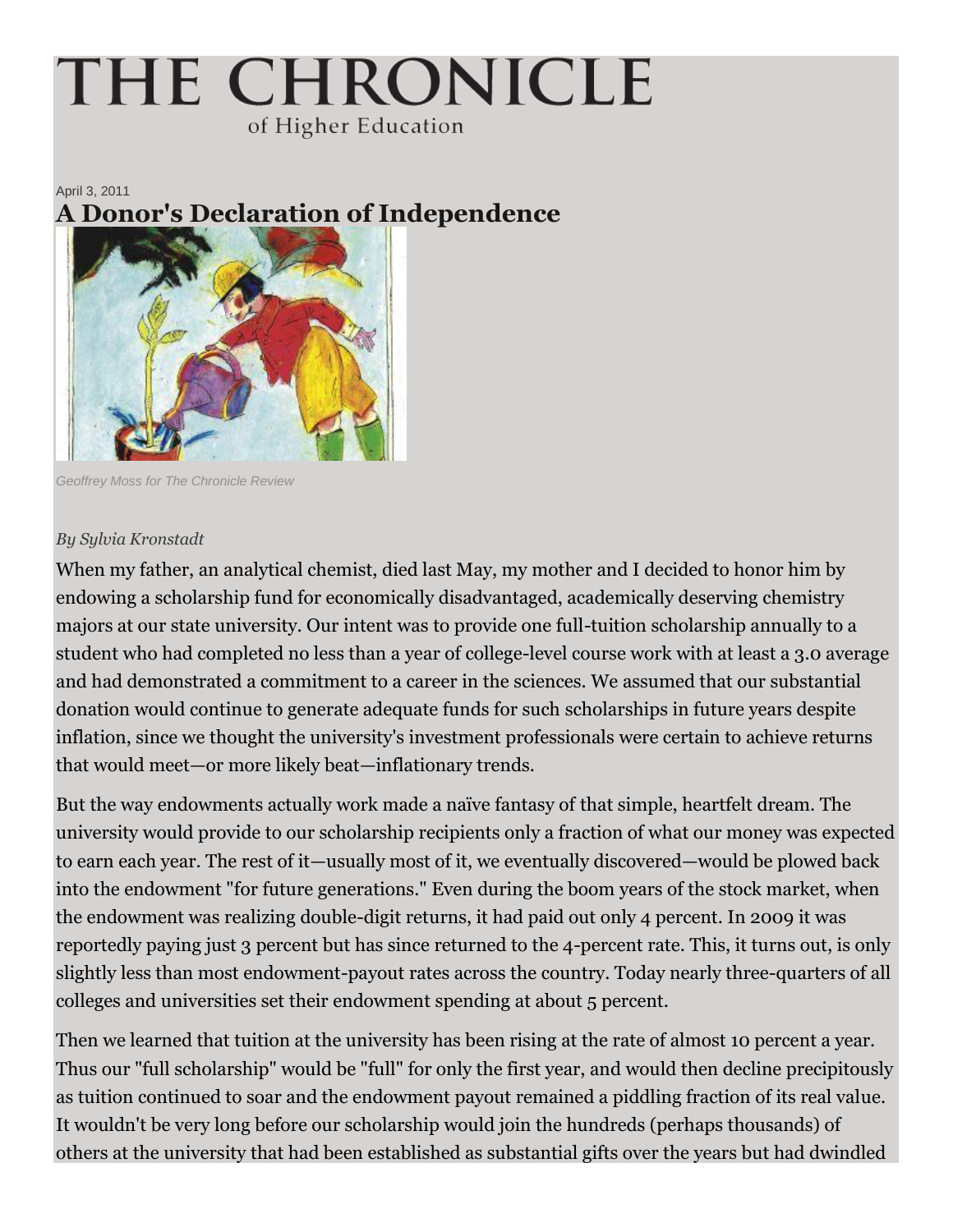into inconsequentiality. Meanwhile our initial, sizable donation would forever remain the property of the university—sitting there, earning money for the institution's highly prized, well-tended endowment—a sort of hothouse flower that gives little back except for the scintillating aroma of wealth.

(One dean admitted to me that he was hoping to "cobble together" some old donations that had lost most of their value in order to create several decent-size scholarships. To me, this honorable man's pragmatic and well-intentioned solution is nevertheless a sort of desecration, like consolidating graves to accommodate the needs of the present. It constitutes a breach of faith that I find disheartening.)

We regarded the way in which endowments are managed as an unacceptable betrayal of our intention. We were determined to help students *now,* and to do so in a high-impact way, giving them a year free of financial worries that could truly be transformative—resulting in better grades, priceless research opportunities, and a better chance at subsequent financial aid based on merit.

So, quite brashly, we created our own scholarship program, which we lightheartedly christened an "endearment." The concept is a twist on amortization: We will "spend down" our contribution, but with the benefit of accruing interest. We calculated a worst-case scenario and found that we would be able to provide full scholarships for about 15 years, possibly more. We will continue to offer the opportunity that a full scholarship provides, and the process will unfold while we are around to monitor how the money is spent and to enjoy the reward of aiding truly needy, deserving young people.

Our approach is similar to the one advocated by the Forum for the Future of Higher Education's Master Class in its report, "The Purposes and Uses of Endowment." "The promise of 'in perpetuity' for endowment gifts should be reconsidered," according to the report, which suggests that donors be encouraged "to make their gifts expendable—not in a single year, but perhaps over a 10-year period."

We had donated \$100,000 to the university, expecting to endow a scholarship fund, until we learned about the downward trajectory of endowment payouts. When we decided to put into effect our own formula for disbursing the funds, we left them with the institution to hold and invest. But we dictated every aspect of the contract, specifying how and by what criteria the students would be selected, making certain that need and minority status were emphasized. We made provisions to be involved in the selection process to the extent that we wished. My mother and I have enjoyed the experience of helping our three initial Kronstadt Scholars so much that we have decided to augment our original payout with enough money to sponsor two additional students each year, depending upon the quality of the applicants.

This approach seems clean, simple, principled, and rather elegant. The notion that an endowment creates a "gift that keeps on giving" is seductive but disingenuous. Our gift really will "keep on giving," as our students plunge with even greater freedom and enthusiasm into their studies and then enter the work force as well-trained chemists, perhaps someday choosing to create their own scholarships.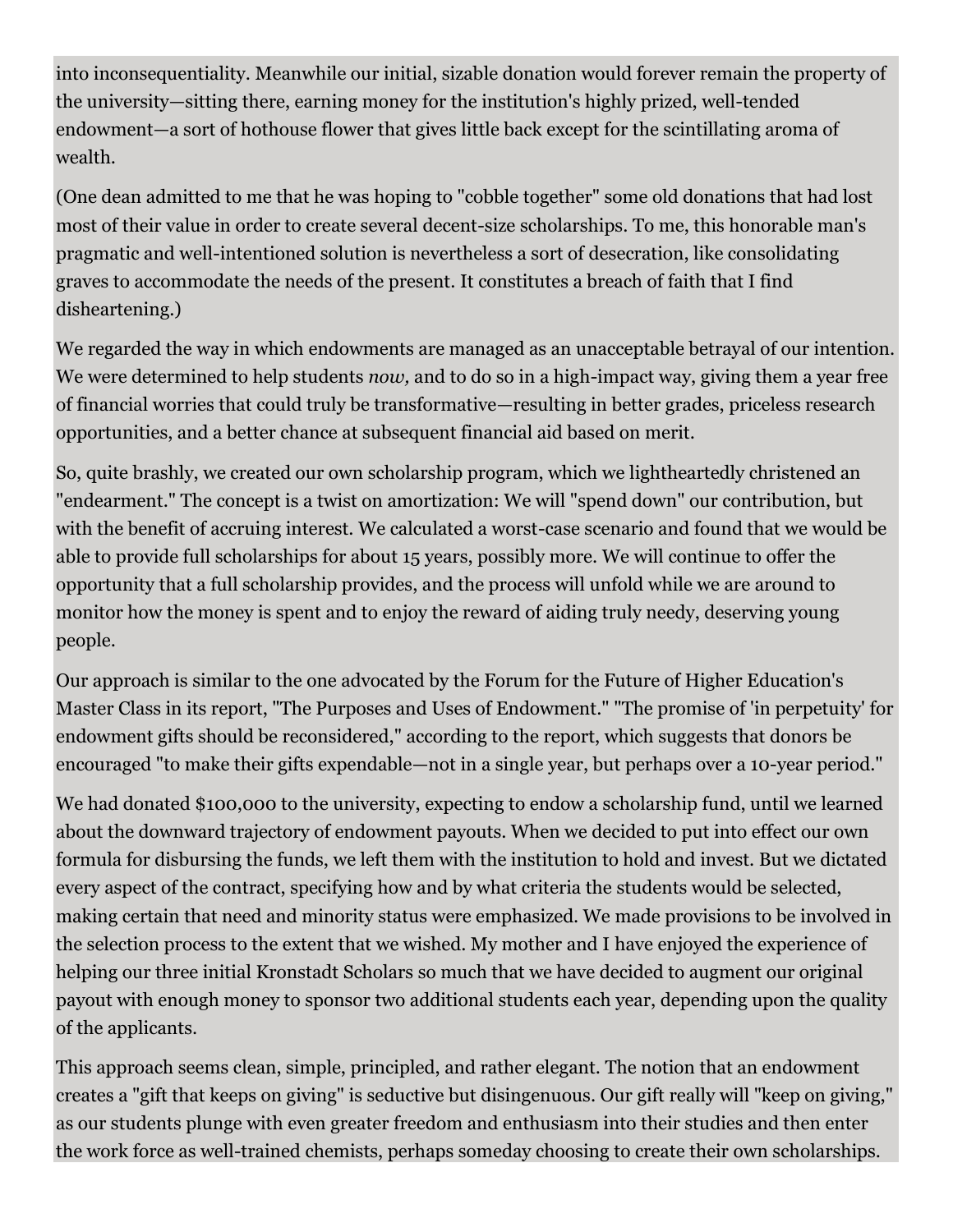It is clear that the traditional endowment model is geared more toward enlarging and perpetuating itself than toward actually assisting students or advancing the institution's overall mission. It feeds insatiably upon generous intentions, but in reality it seems transfixed by the pure grandiosity of being rich. Indeed, a number of state legislatures, as well as Congress, have considered requiring greater payouts by university endowments, which have repeatedly been accused of hoarding their wealth.

"Universities are behaving in a way to grow the endowment rather than using it to support the activities of the university," said Jeffrey R. Brown, a professor of finance at the University of Illinois at Urbana-Champaign, who wrote a working paper on the subject last year for the National Bureau of Economic Research. "The point is that if you think endowments exist to smooth over the shocks in bad times, they're not doing that. ... They're maintaining the value of the endowment for its own sake."

Numerous critics have challenged the validity of the tax-exempt status of endowments, arguing that they produce little societal value relative to the billions of dollars in lost state and federal tax revenue, both from donors' monies and from endowment earnings. Around the country, individual universities are hoarding millions—if not billions—of dollars in endowment assets, even as tuition increases keep many young people from pursuing a higher education and put many students tens of thousands of dollars in debt by the time they graduate.

Even those within academe have criticized endowments' payouts and warned that the public will see universities as "greedy," a view that will lead to reduced giving. Simply hoarding endowment funds for the future is an increasingly suspect strategy. "One of the most important stewardship steps in an endowment is to spend that endowment every year," Edward Schneider, executive director of the University at Buffalo Foundation, said last year. "Don't allow it to accumulate. There's less value in seeing it accumulate than there is in seeing it spent every year in a prudent sort of way consistent with donors' intent."

Indeed, the policy of paying out all earnings, rather than just a percentage, every year was generally practiced until the 1960s, when universities decided to leap into the realm of Wall Street speculation rather than invest their monies in secure, reliable instruments. Payouts have declined ever since, even as rates of return have soared.

The great allure of an endowment, of course, is the vision of perpetuity that it engenders, the promise of a kind of immortality: "The money I donate for scholarships will live on, in my name, from here to eternity." The discrepancy between rising tuition costs and penurious endowment payouts makes a lie out of that implied promise. But even if the discrepancy were not there, I would have a problem with the concept of perpetuity, particularly with regard to higher education. It has erected over the years a superstructure of administrative and ancillary functions, grand buildings and manicured terrain, that looms over the interchange between a teacher and a student that is its purported mission.

This ivory-tower empire cannot endure if we are ever again to offer higher education that is affordable for the average person. Fundamental change is essential. Thus, I do not believe in perpetuity. And so